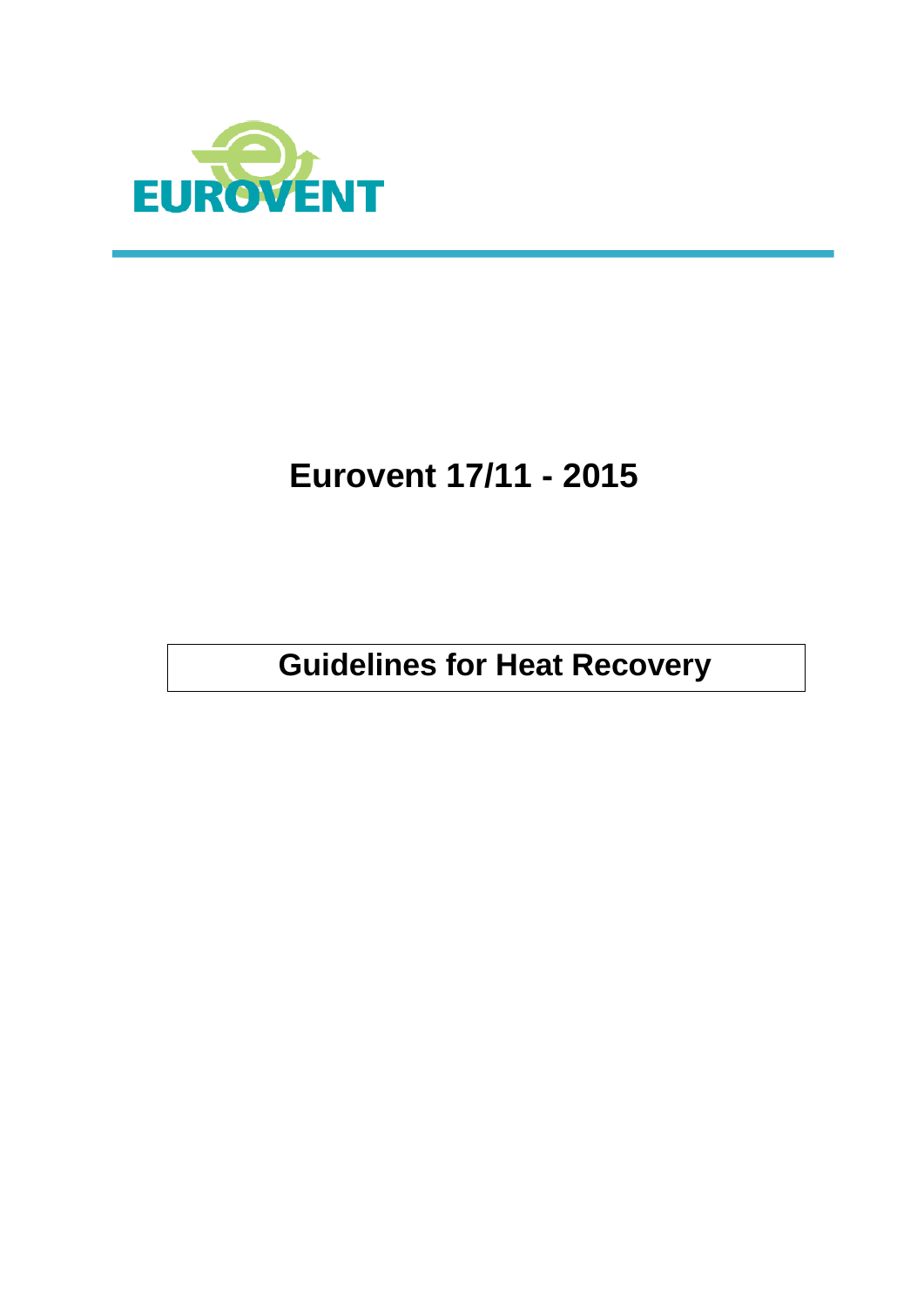# **Eurovent 17/11 - 2015**

**First Edition**

**Published by EUROVENT Bd. Auguste Reyers Ln 80 1030 Brussels, Belgium Tel: 00 33 (0)1 7544 7171 E-mail: [sylvain.courtey@eurovent-association.eu](mailto:sylvain.courtey@eurovent-association.eu)**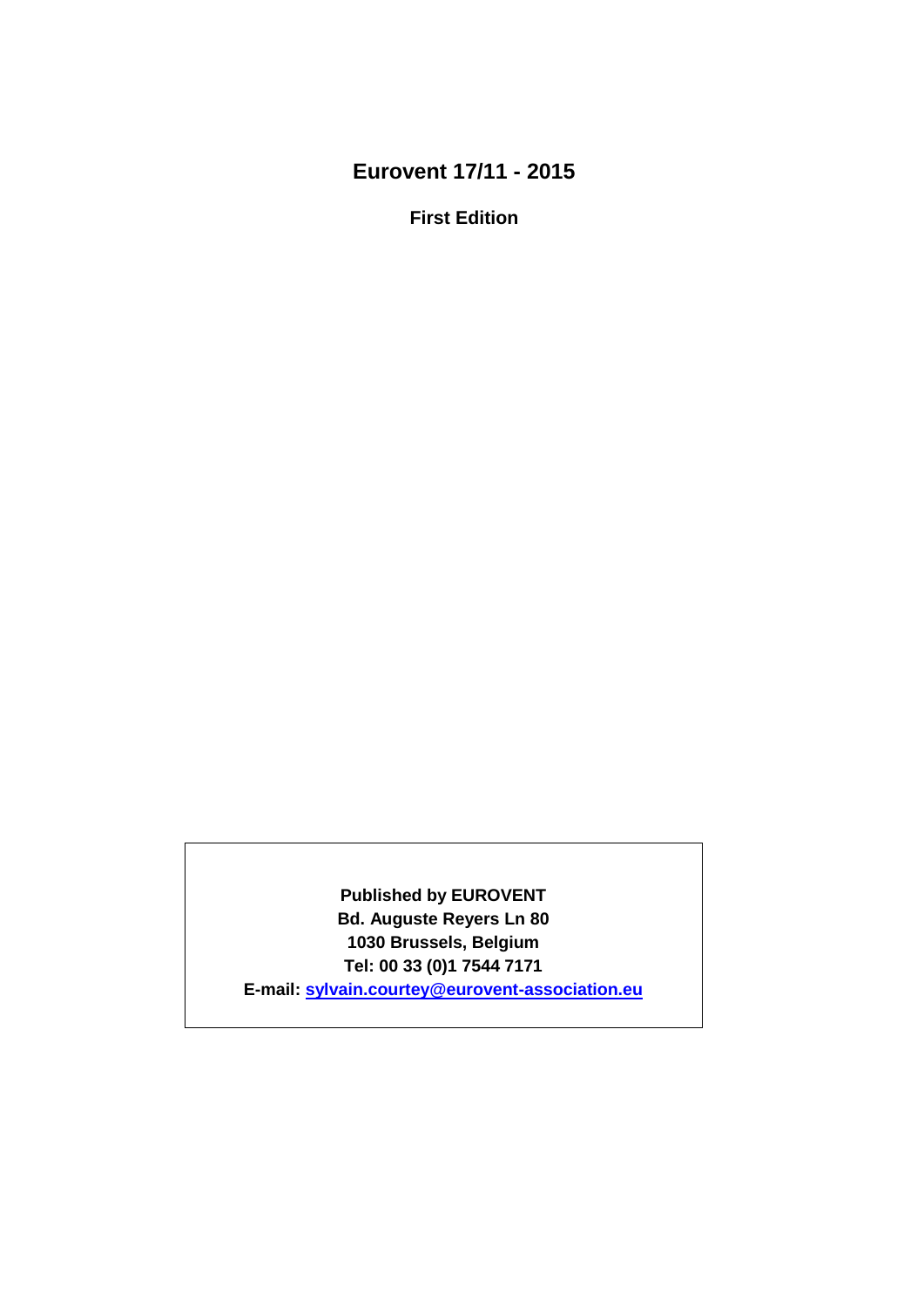# **Foreword**

This document is provided by the EUROVENT Association and was prepared by the product group PG-ERC (Energy Recovery Components). EUROVENT Association does not grant any certification based on this document. Certification is granted by Eurovent Certita Certification, which is a legal entity different from EUROVENT Association.

#### **1. Introduction**

Eurovent Certita Certification rated performance for air-to-air heat exchangers is established with balanced mass flow conditions on the supply and return air side. From a measurement point of view this is achieved at low duct pressure differences around the heat exchangers, which is defined in EN 308 and the Eurovent Certita Certification Operational Manual and Rating Standards. This allows the comparison of technical performance as efficiency and pressure drop between different manufacturers' products. Nevertheless in real air handling systems optimum conditions are seldom met, and depending on the duct pressure differences air leakage needs to be considered during the system design phase.

#### **2. Leakage**

#### *2.1. Definitions*

Air leakage is defined in prEN 16798-3:2014 by two ratios:

- Outdoor air correction factor (OACF) []
- Exhaust air transfer ratio (EATR) [%]

Outdoor Air Correction Factor (OACF) [-]: Ratio of Supply Air Inlet (21) mass flow divided by the Supply Air Outlet (22) mass flow.

$$
OACF = \frac{q_{m,21}}{q_{m,22}}
$$



With OACF > 1 more air is transferred from the supply to the

exhaust air side and with OACF < 1 more air is transferred from exhaust to supply air side (recirculation of exhaust air). In general OACF is a measure expressing the difference between outdoor and supply mass airflow and is used to correct the Supply Air Inlet mass flow in order to meet the required Supply Air Outlet mass flow to the building (see 2.3.2).

Exhaust Air Transfer Ratio (EATR) [%]: percentage of the exhaust air inlet going back to the supply air outlet. With  $q_{m,22,net}$  the portion of the Supply Air Outlet mass flow that originated as Supply Air Inlet (Net Supply Air Outlet Mass Flow), EATR is defined as:

$$
EATR = \frac{q_{m,22} - q_{m,22,net}}{q_{m,22}} = 1 - \frac{q_{m,22,net}}{q_{m,22}}
$$

EATR is measured by gas concentrations of inert gas and represents the exhaust air leakage to the supply airflow, which is in general described as internal exhaust air leakage.

Internal exhaust air leakage can occur by two different mechanisms: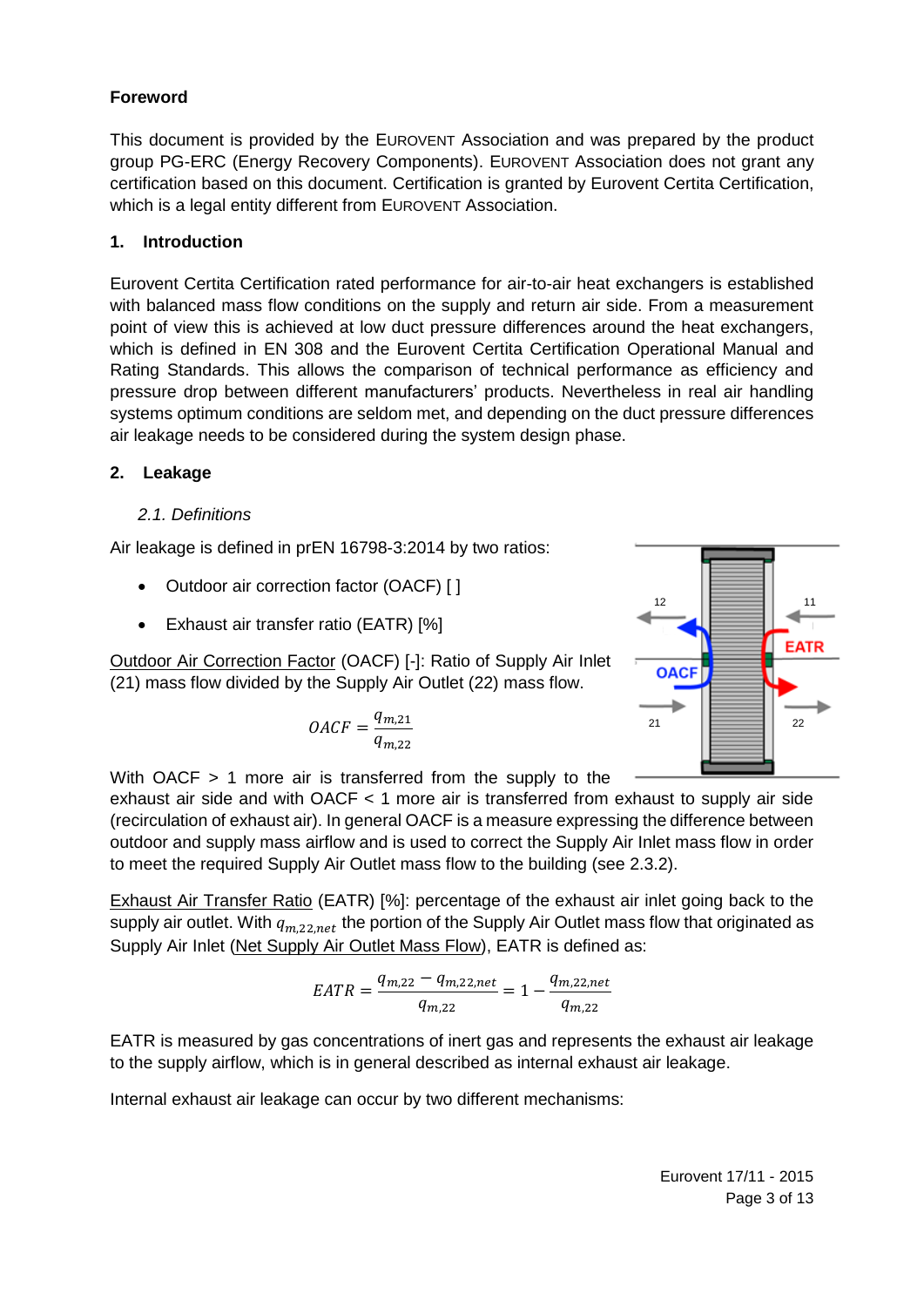- Carry-over is understood as the transfer of exhaust air trapped inside the heat exchanger matrix during the pass from exhaust to supply side. A purge sector is commonly installed to reduce carry-over to meet top supply air quality. Carry-over exists only for regenerative heat exchangers (wheels and storage matrices)
- Sealing leakage is defined as air leakage from exhaust to supply air flow and can be prevented by correct pressure set ups in the air handling unit system.



**Figure 1: Concept tree of "leakages"**

#### *2.2. Where does it come from?*

The Outdoor Air Correction Factor (OACF) and Exhaust Air Transfer Ratio (EATR) are depending on the duct difference pressure around the heat exchanger. Following diagram shows the relation of OACF and EATR depending on the duct difference pressure between supply and exhaust air. At negative duct difference pressures OACF decreases below 1,0 and EATR increases as the air leakage flow is directed from exhaust side to supply side. Positive duct difference pressures reduces EATR and increases OACF as air leakage flow is directed from supply to exhaust side. In case a purge sector is installed EATR values drop to very low limits and OACF increases slightly (see 2.6). Optimum operation conditions are reached with a low positive duct different pressures between supply and exhaust side.



**Figure 2: Behavior of OACF and EATR as a function of the duct pressure difference**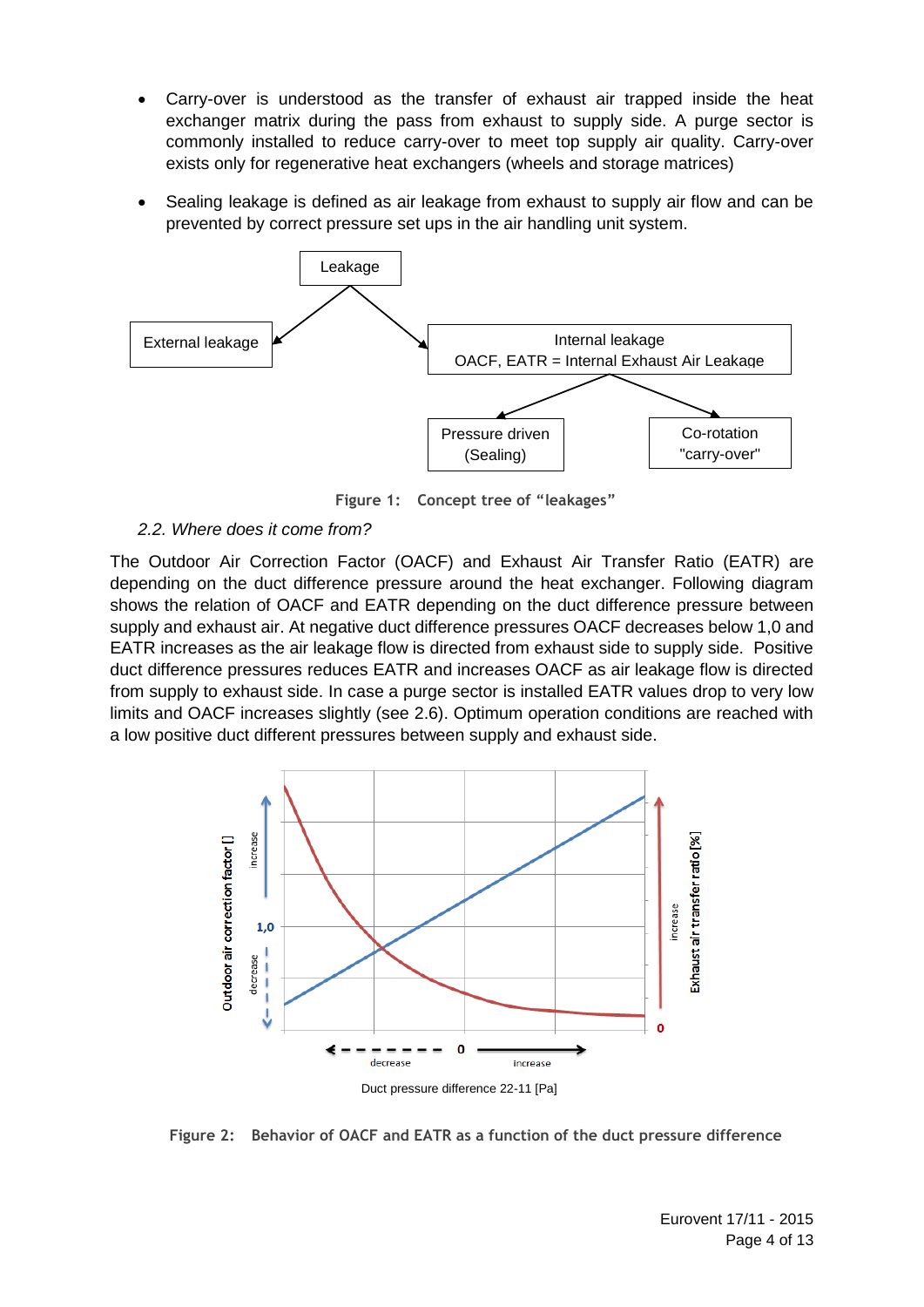#### *2.3. Correction of mass flows according to OACF and EATR*

#### *2.3.1. Definitions*

Net Supply Air Outlet Mass Flow  $(q_{m,22,net})$ : Fraction of the Supply Air Outlet mass flow that originated as Supply Air Inlet. The net Supply Air Outlet mass flow is determined by subtracting air transferred from the exhaust side of the exchanger from the gross airflow measured at the Supply Air Outlet side of the exchanger (according to AHRI Standard 1060)

Fresh Air Correction Factor (FACF) [-]: Ratio of Supply Air Inlet mass airflow and the net Supply Air Outlet mass airflow.

$$
FACF = \frac{q_{m,21}}{q_{m,22,net}} \ge 1
$$

By using the definitions of OACF and EATR above, this factor can be written:

$$
FACF = \frac{q_{m,21}}{q_{m,22,net}} = \frac{q_{m,21}}{q_{m,22} * (1 - EATR)} = \frac{OACF}{1 - EATR}
$$

#### *2.3.2. Correction of Supply Air Inlet mass flow*

Correction of Supply Air Inlet mass flow from required Supply Air Outlet mass flow and OACF, regardless the quality of Supply Air Outlet:

$$
q_{m,21} = OACF \cdot q_{m,22}
$$

Correction of Supply Air Inlet mass flow from required fresh (net) Supply Air Outlet mass flow, OACF and EATR, under consideration of Supply Air Outlet quality:

$$
q_{m,21} = \text{FACF} \cdot q_{m,22,net}
$$

*N.B.: If this correction is required, this will result in an increased mass flow rate through the wheel with increased pressure drop and different static pressures around the wheel. The real correction only can be found with iterative calculations.*

*N.B. bis: OACF provides a quantitative mass flow correction whereas FACF provides a qualitative and quantitative mass flow correction.*

*2.3.3. Correction of exhaust air outlet mass flow*

From the mass balance we have:

$$
q_{m,12} + q_{m,22} = q_{m,11} + q_{m,21}
$$

And with the definition of OACF:

$$
q_{m,12} + q_{m,22} = q_{m,11} + OACF \cdot q_{m,22}
$$

Thus:

$$
q_{m,12} = q_{m,11} + (OACF - 1) \cdot q_{m,22}
$$

In the special case of balanced air mass flow rates on the building side  $(q_{m,11} = q_{m,22})$  we have:

> Eurovent 17/11 - 2015 Page 5 of 13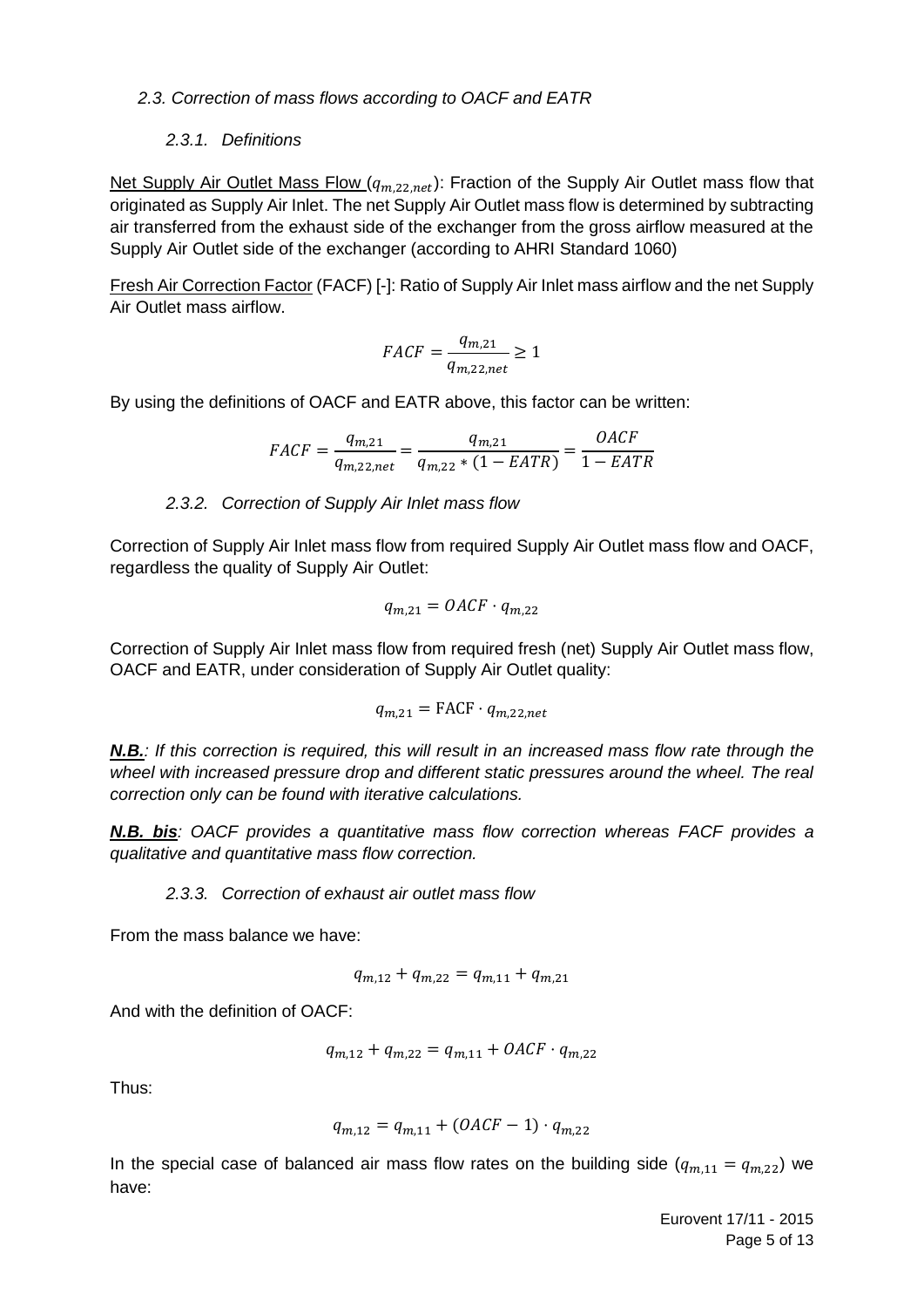Or

$$
\frac{q_{m,11}}{q_{m,12}} = \frac{1}{OACF}
$$

*N.B.: a definition of "net Exhaust Air Outlet mass airflow rate" analogue to supply air does not make sense.*

#### *2.4. Correction of temperature efficiency and pressure drop*

For an ideal heat recovery system the efficiencies are defined as follow:

$$
\eta_t = \frac{t_{22} - t_{21}}{t_{11} - t_{21}}
$$

and:

$$
\eta_x = \frac{x_{22} - x_{21}}{x_{11} - x_{21}}
$$

Leakage can influence temperature and humidity efficiency in sections 11, 12, 21 and 22 depending on the pressure situation around the wheel.

#### *2.5. How to define leakages according to Regulation n°1253/2014?*

Annex V of Regulation n°1253/2014 defines the following:

*From 1 January 2016, the following product information shall be provided:*

*[…]*

*a) declared maximum external leakage rate (%) of the casing of ventilation units; and declared maximum internal leakage rate (%) of bidirectional ventilation units or carry over (for regenerative heat exchangers only); both measured or calculated according to the pressurisation test method or tracer gas test method at declared system pressure; […]*

#### Definition of 'internal leakage rate' in the regulation is as follows:

*(7) 'internal leakage rate' means the fraction of extract air present in the supply air of ventilation units with HRS as a result of leakage between extract and supply airflows inside the casing when the unit is operated at reference air volume flow, measured at the ducts: the test shall be performed for RVUs at 100 Pa, and for NRVUs at 250 Pa.*

Therefore 'internal leakage rate' as defined in European Regulation n°1253/2014 on Ventilation units corresponds actually to the 'Internal exhaust air leakage' defined in EN 308 and to EATR defined earlier (not to be mixed with the internal leakage as defined in EN 308 which includes carry-over and sealing leakages).

The newly defined, Eurovent-certified and controlled values EATR and OACF together with the underlying differential pressure (taken for calculation of OACF and EATR) completely define the internal exhaust air leakage.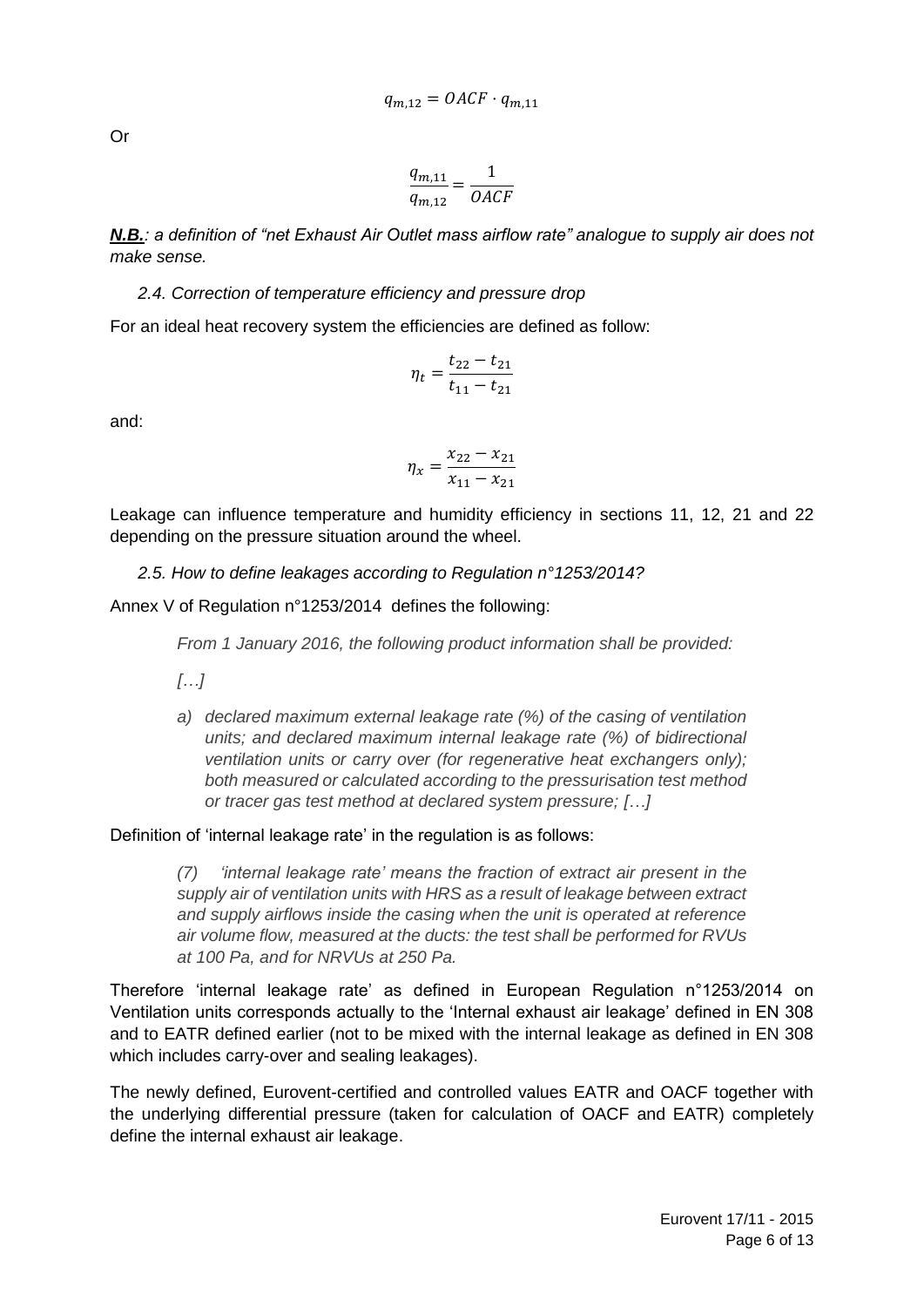#### *2.6. Impact of purge sector*

The purge sector triggers the purging of the exhaust air existing in the heat storing mass ducts by the outdoor air. No exhaust air can get into the supply air.

A complete separation of outdoor air and exhaust air for regenerative rotary heat exchangers is ensured only with a functioning purge sector.

In devices without purge sectors a small portion of the exhaust air can be transferred to the outdoor air by carry-over. If this is not acceptable, then the carry-over can be eliminated by using purge sector systems.







**Figure 4: Operating principle of purge sector (detail)**

Precondition for a purge sector function is a sufficient overpressure in the supply air. A sufficient overpressure in the supply air is achieved by appropriate placing of the fans.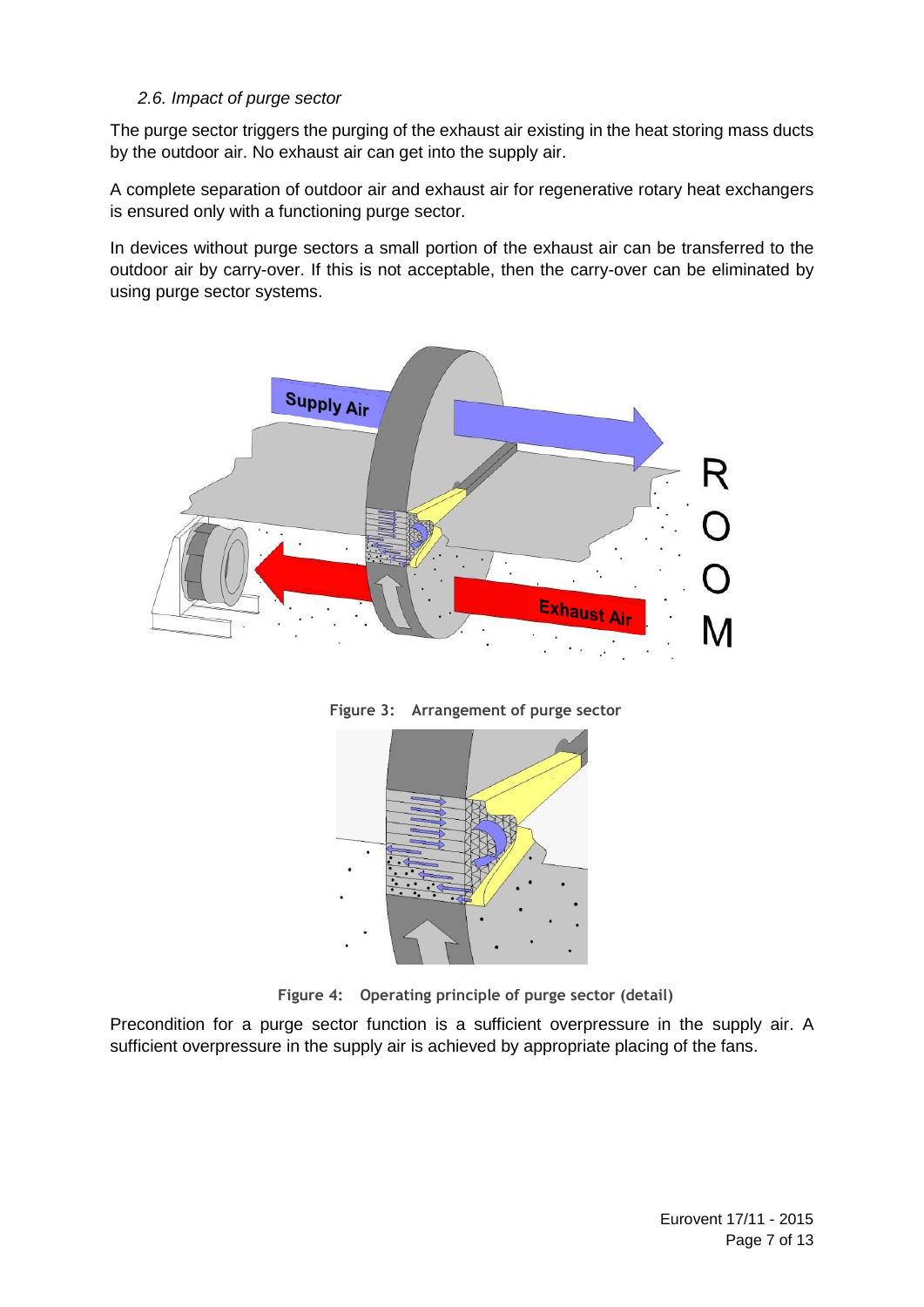

**Figure 5: Correct pressure potential for installation of purge sector**

The purge sector fulfils its function only then when the pressure potential of the supply air is greater than that of the exhaust air.

Beyond this a correct execution of a purge sector depends on the different construction principles (sealing systems, manufacturing tolerances, number of revolutions etc.) of different manufacturers.

Impact of purge sector on EATR and OACF:

- Rotary heat exchanger with purge sector  $=$  High OACF and low EATR
- Rotary heat exchanger without purge sector = Low OACF and high EATR



**Figure 6: Influence of the purge sector**

#### *2.7. Internal leakage sources and how to decrease the leakages?*

Internal leakage occurs when the pressure difference between the two streams is bigger than zero. It increases with increasing pressure difference.

It is difficult to completely eliminate leakage, but its effect can be reduced by taking the following actions:

- Decrease differential pressure between air streams
- Use a stable sealing system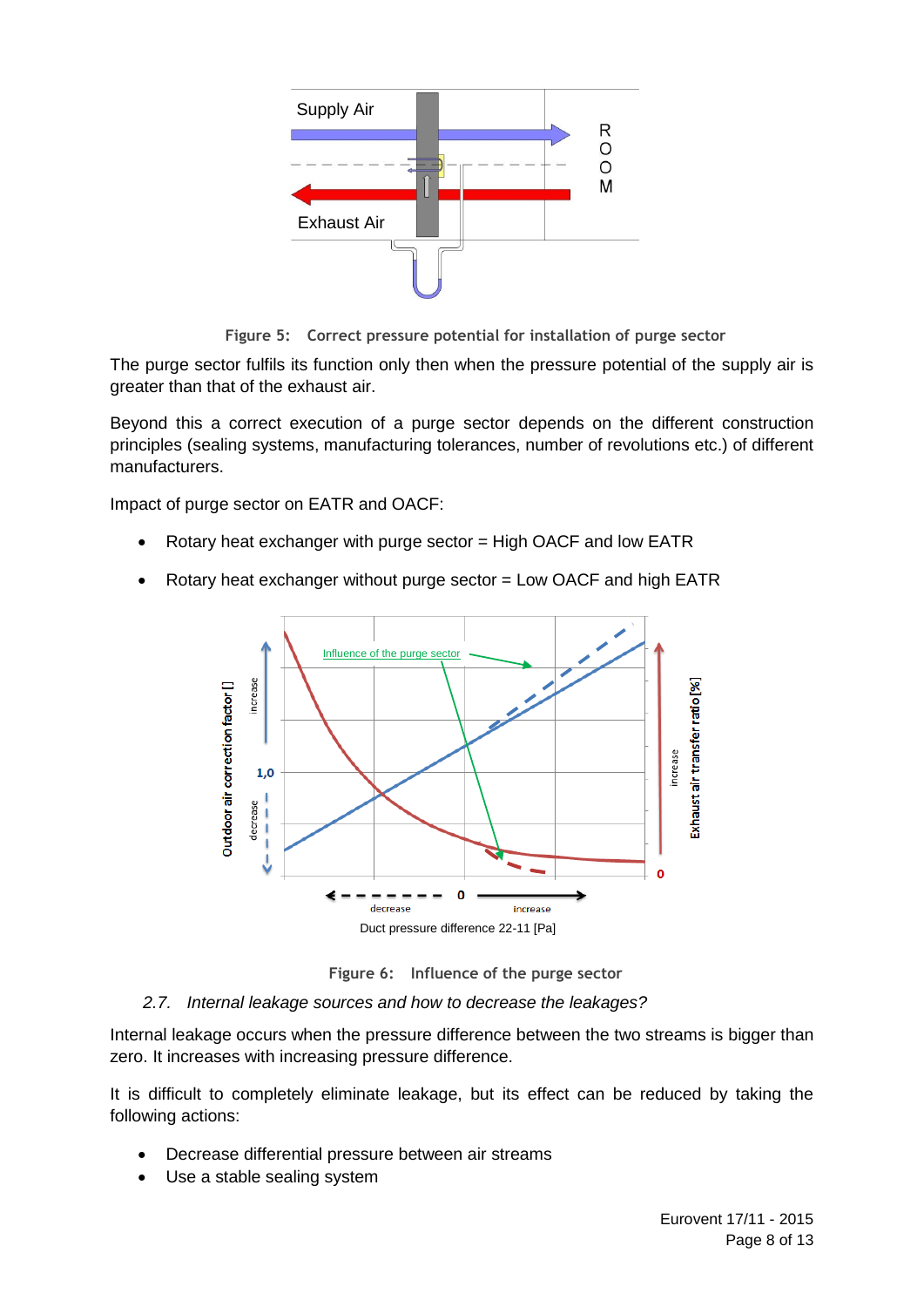# *2.7.1. To decrease the differential pressure by Fan positioning*

Fan positioning can be designed to keep pressure difference as low as the system allows. This method allows getting the lowest leakage available for that system (see section 3.1).

# *2.7.2. Use a pressure resistant / better / more stable sealing system*

Another way to reduce the leakage is to use a more stable sealing system that allows low leakage even at high pressure differences.

By combining the above mentioned solutions the leakage can be reduced to very low values and assure a tight system.

#### **3. Design**

#### *3.1. Impact of the positioning of fans*

The fans can be arranged in four different combinations and every combination has benefits and disadvantages. The fan arrangement will influence the factors EATR and OACF.

The EATR and OACF are important factors for the assessment of heat exchangers and the fan arrangement has an influence on both factors. In the examples below the different fan positions for a system equipped with a rotary heat exchanger will be described. The same assessments can be given for other types of heat exchangers.

We assume the following:

- Heat exchanger pressure drop: 100 Pa
- Filter F7 (supply side): 100 Pa
- Filter M5 (Extract side): 80 Pa
- Available external pressure drop supply side: 300 Pa
- Available external pressure drop extract side: 200Pa



**Figure 7: Both fans on the building side**

In the first picture, the fans are arranged on the warm side of the rotary heat exchanger or on the building inner side. This arrangement of fan will lead to an air transfer from the extract air flow to the supply air flow, causing a high EATR and low OACF.

The position of the extract air fan is the reason for the air transfer, because the extract air fan pushes the air through the rotary heat exchanger and the supply air fan drawing the air through the rotary heat exchanger.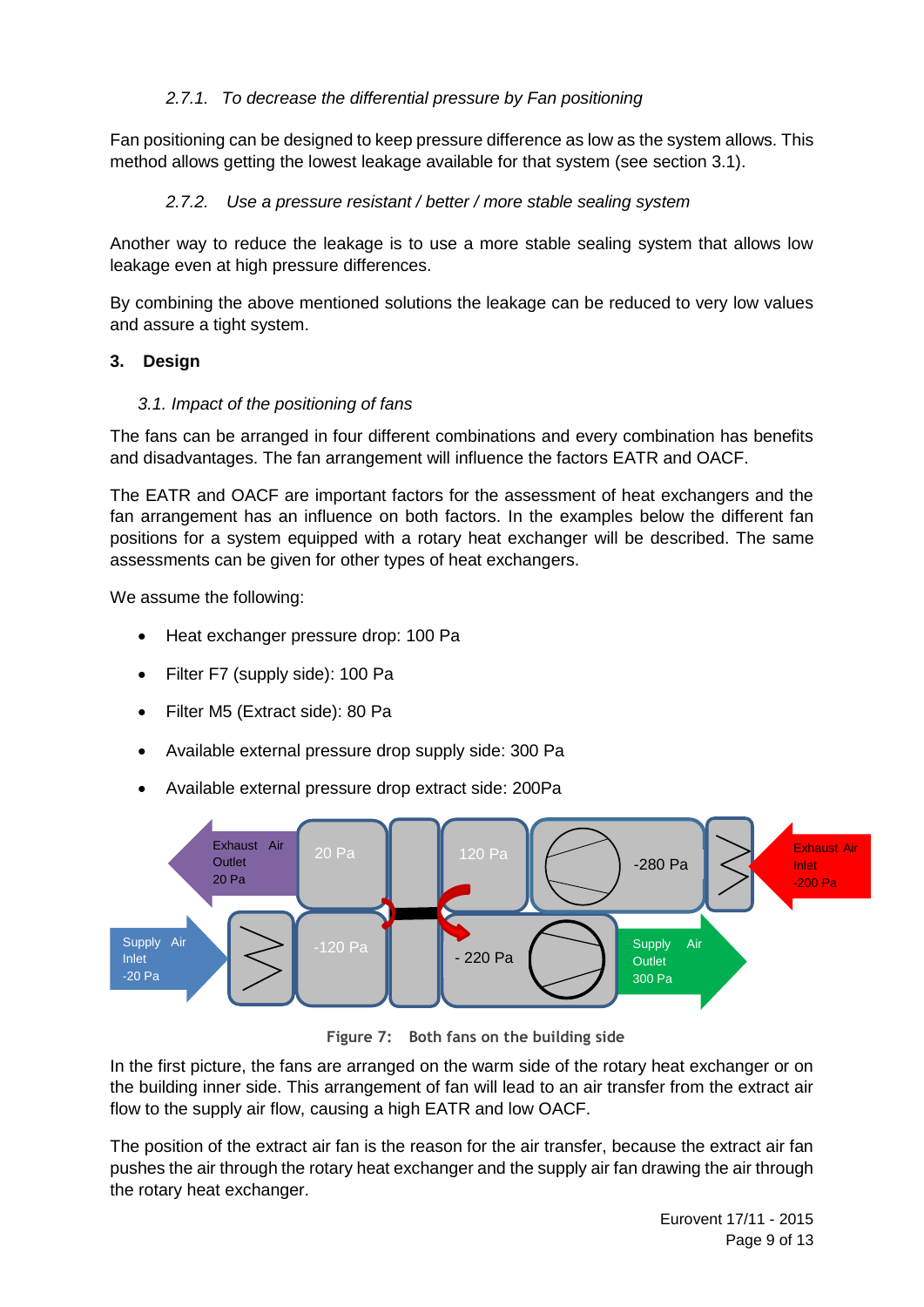

**Figure 8: Both fans on the outer side (cold side) of the building**

The outdoor fan push the air through the rotary heat exchanger. The large pressure difference between the floors will lead to a high OACF and low EATR. This setup have the highest pressure difference between the floors of all four combinations that result in a very low risk of leaking air from extract to supply.



**Figure 9: Ideal fan position - both fans drawing the air**

This arrangement is the most common setup of AHUs and is ideal for the rotary heat exchanger, because both fans draw the air through the rotary heat exchanger. Due to the beneficial pressure difference the leakage from extract to supply can be kept low. EATR is low while the OACF is higher.



**Figure 10: Both fans pushing the air**

This arrangement pushes the air through the rotary heat exchangers. The large pressure difference between the floors will lead to a high OACF and a low EATR. This setup will have a low risk of leaking from extract to supply.

# **4. Total energy recovery systems (sensible and latent)**

# *4.1. Why is it important to look at the humidity efficiency?*

Energy recovery covers two fields: sensible heat recovery (temperature) and latent heat recovery (humidity).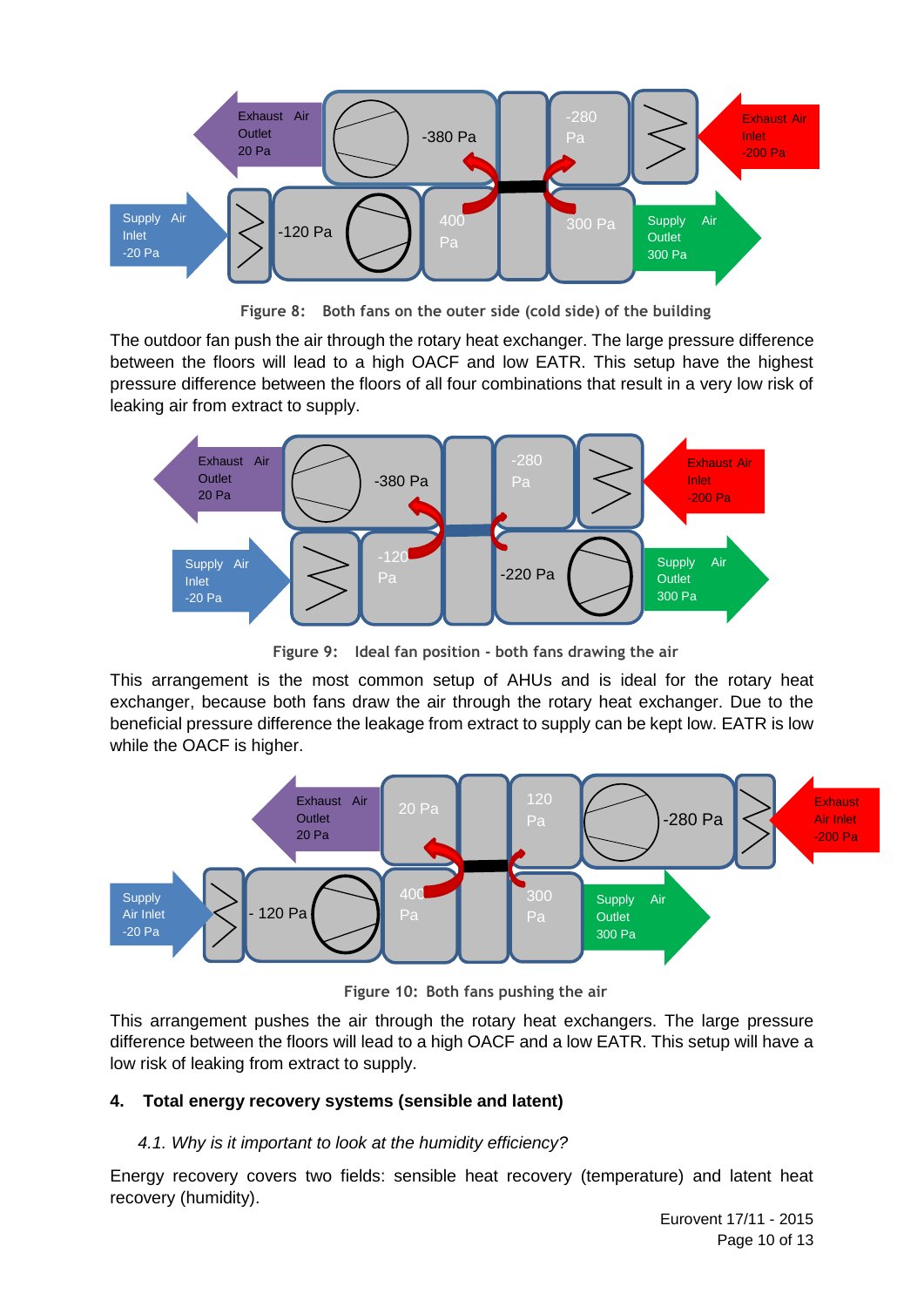While most systems only recover temperature some systems are also capable of recovering the humidity of air. This results in much higher transferred power as humidified air at same temperature has higher enthalpy. For comparison: Evaporating only 1 kg/h of water into the air reflects 700W of power (!).

Therefore, recovering temperature and humidity opens an additional field of energy saving.

High efficient humidity recovery opens a new opportunities for energetic and investment advantages:

- In mechanically cooled buildings the needed cooling power can be reduced by up to 50% (depending on conditions and technique) by use of sorption technique. This is possible because in summertime the humidity transfer dries the outdoor air. Due to this the cooling section can be reduced as less power is necessary to achieve the same temperature. This results in lower investment costs with even better air conditions. In the same time the needed energy is reduced also. This saves not only energy and money it also protects the environment.
- In the wintertime a lot of buildings have to be humidified to have a healthy air condition. In this case the needed energy for evaporating water or additional heating (due to the adiabatic cooling effects of the water) can be mostly saved due to the humidity recovery.
- In cases of freezing danger the humidity transfer reduces (and with high efficient humidity transfer in most cases even avoids) the building of condensate on the extract air side. Therefore freezing is either not happening or is at least massively reduced. In this case no capacity reduction of the heat recovery is necessary during the cold period - the heat exchanger does not freeze.

#### *4.2. Techniques to recover humidity*

The most popular systems are:

- Regenerative heat exchangers with sorption coating (e.g. sorption wheels)
- Plate heat exchangers with humidity transfer
- Regenerative heat exchangers with hygroscopic coating (hygroscopic wheels)
- Other regenerative heat exchangers (e.g. condensation wheels)

Sorption wheels and plate heat exchangers with humidity transfer are capable of transferring humidity constantly the whole year through (not only in wintertime).

Hygroscopic wheels are less efficient than sorption wheels during summer time.

Condensation wheels are mainly capable of transferring humidity when condensation occurs (that is during winter time only). They should therefore only be used for applications without cooling or humidifying.

#### **5. Literature**

- [1] ANSI/AHRI: Standard 1060 Standard for Performance Rating of Air to Air Exchangers for Energy Recovery Ventilation Components – 2013.
- [2] ASHRAE: Handbook, Chapter 25.6 Air to Air Energy Recovery Device.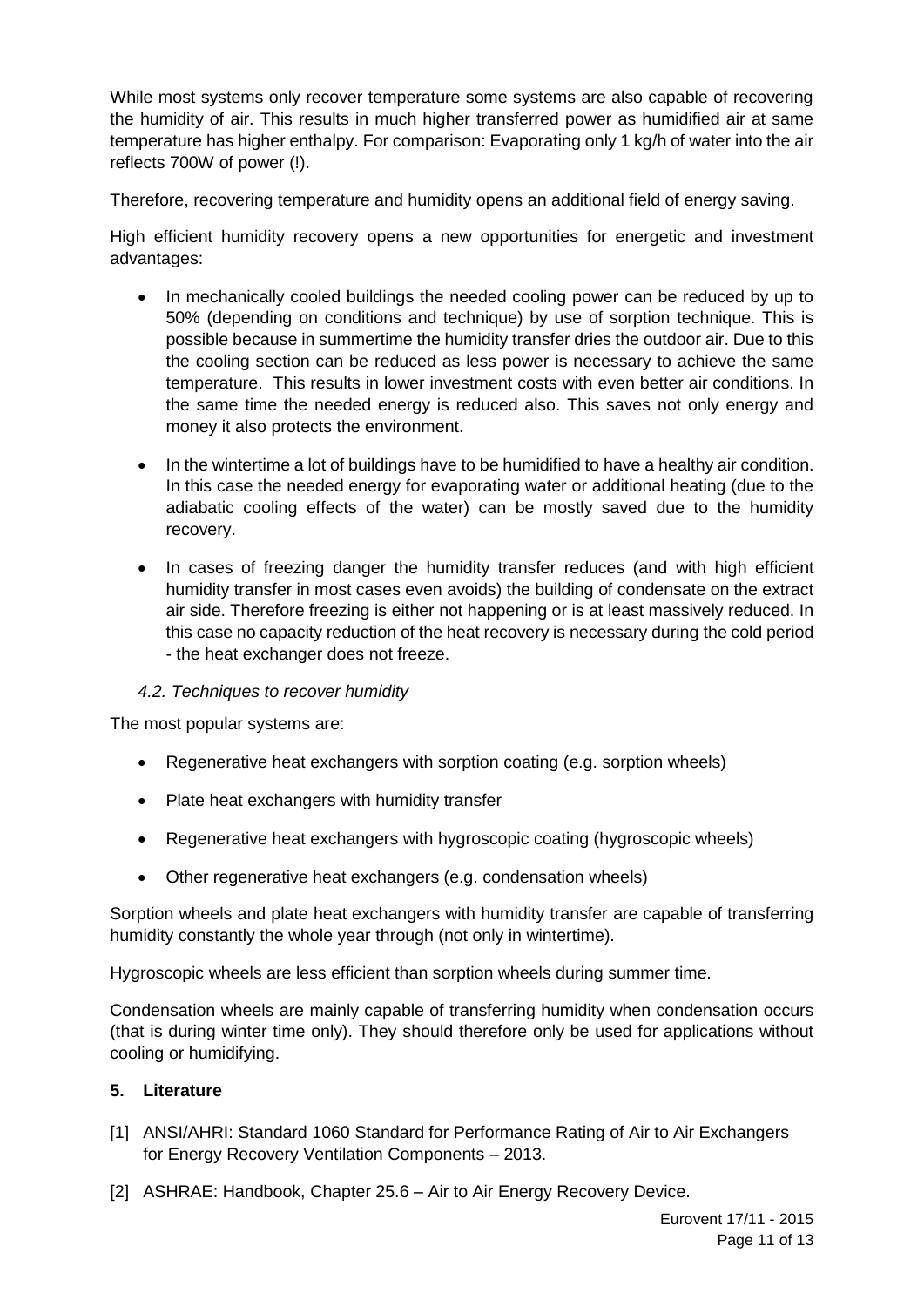- [3] Eurovent Certita Certification: OM-8-2015 Operational Manual for the Certification of Air to Air Plate and Tube Heat Exchangers – January 2015.
- [4] Eurovent Certita Certification: RS 8/C/001-2015 Rating Standard for the Certification of Air to Air Plate and Tube Heat Exchangers – January 2015.
- [5] Eurovent Certita Certification: OM-10-2015 Operational Manual for the Certification of Air to Air Regenerative Heat Exchangers – January 2015.
- [6] Eurovent Certita Certification: RS 8/C/002-2015 Rating Standard for the Certification of Air to Air Regenerative Heat Exchangers – January 2015.